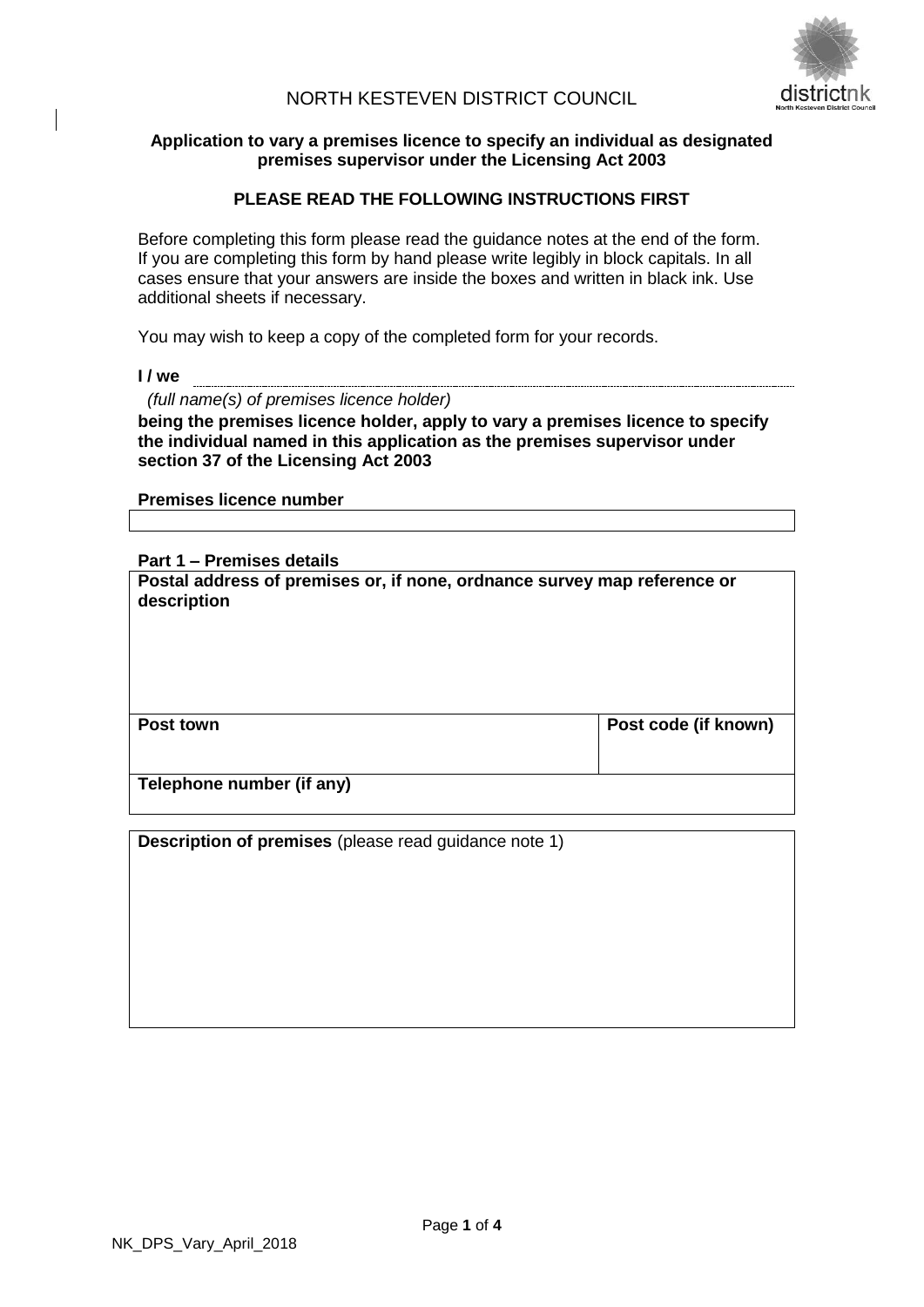# Part 2

**Full name of proposed designated premises supervisor**

**Nationality**

**Place of birth**

**Date of birth**

**Personal licence number of proposed designated premises supervisor and issuing authority of that licence (if any)**

**Full name of existing designated premises supervisor (if any)**

#### **Please tick yes**

 $\Box$ 

 $\Box$ 

| I would like this application to have immediate effect under       |  |
|--------------------------------------------------------------------|--|
| section 38 of the Licensing Act 2003 (Please read guidance note 2) |  |

I have enclosed the premises licence or relevant part of it

(If you have not enclosed the premises licence, or relevant part of it, please give reasons why not)

| Reasons why I have failed to enclose the premises licence or relevant part of it |  |
|----------------------------------------------------------------------------------|--|
|----------------------------------------------------------------------------------|--|

### **Please tick yes**

|   | I have made or enclosed payment of the fee<br>• I will give a copy of this application to the chief officer of police<br>(Please read Guidance note 3) |  |
|---|--------------------------------------------------------------------------------------------------------------------------------------------------------|--|
|   | I have enclosed the consent form completed by the proposed premises<br>supervisor                                                                      |  |
| ٠ | I have enclosed the premises licence, or relevant part of it or explanation                                                                            |  |
|   | I will notify the existing premises supervisor (if any) of this application<br>(Please read guidance note 4)                                           |  |
|   | I understand that if I do not comply with the above requirements my<br>application will be rejected                                                    |  |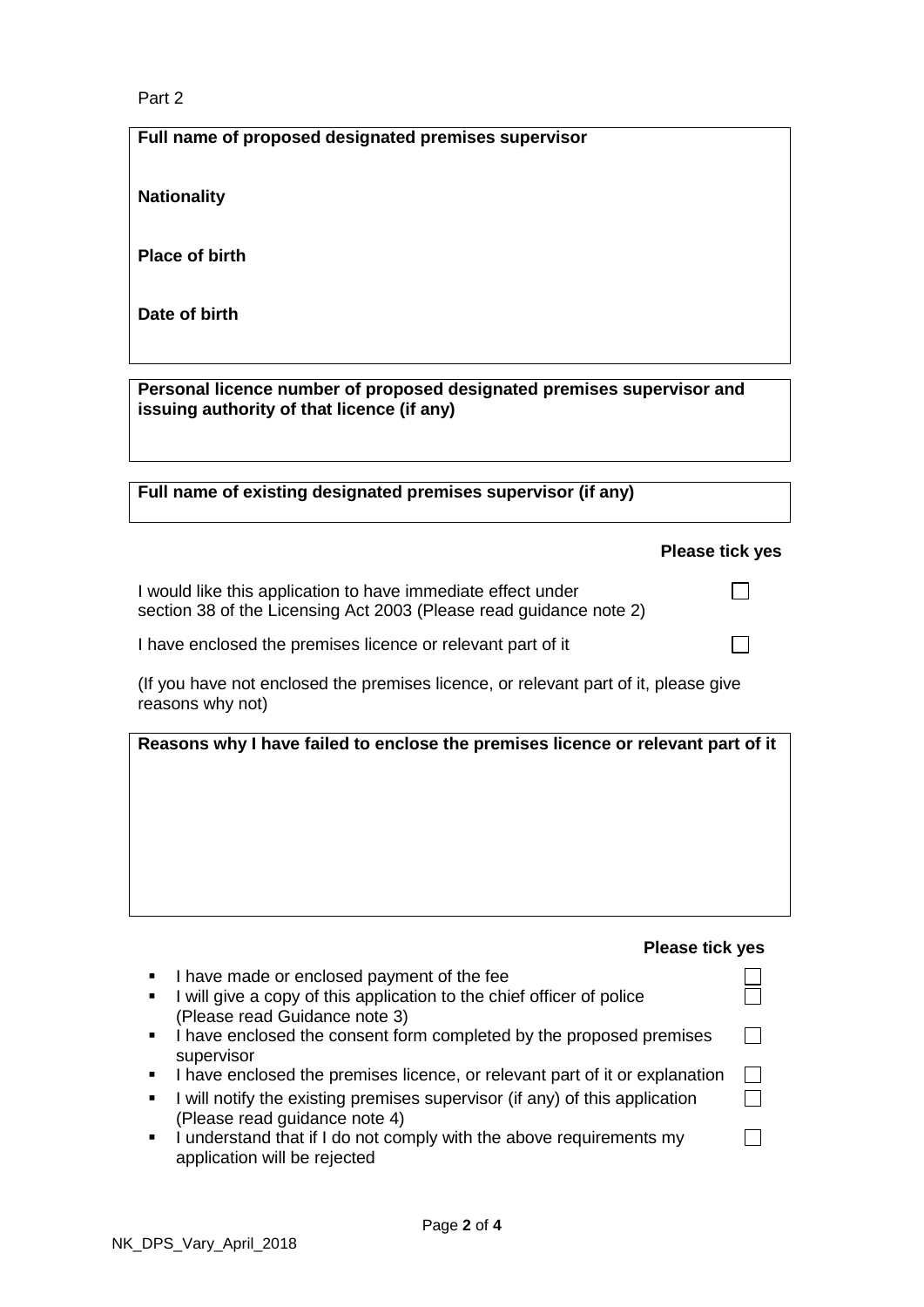**IT IS AN OFFENCE, UNDER SECTION 158 OF THE LICENSING ACT 2003, TO KNOWINGLY OR RECKLESSLY MAKE A FALSE STATEMENT IN OR IN CONNECTION WITH THIS APPLICATION. THOSE WHO MAKE A FALSE STATEMENT MAY BE LIABLE ON SUMMARY CONVICTION TO A FINE OF ANY AMOUNT.** 

**IT IS AN OFFENCE UNDER SECTION 24B OF THE IMMIGRATION ACT 1971 FOR A PERSON TO WORK WHEN THEY KNOW, OR HAVE REASONABLE CAUSE TO BELIEVE, THAT THEY ARE DISQUALIFIED FROM DOING SO BY REASON OF THEIR IMMIGRATION STATUS.**

**THOSE WHO EMPLOY AN ADULT WITHOUT A VALID LEAVE TO ENTER OR REMAIN IN THE UK OR AN ADULT WHO IS SUBJECT TO CONDITIONS WHICH WOULD PREVENT THAT PERSON FROM TAKING UP EMPLOYMENT WILL BE LIABLE TO A CIVIL PENALTY UNDER SECTION 15 OF THE IMMIGRATION, ASYLUM AND NATIONALITY ACT 2006 AND, PURSUANT TO SECTION 21 OF THE SAME ACT, WILL BE COMMITTING AN OFFENCE WHERE THEY DO SO IN THE KNOWLEDGE, OR WITH REASONABLE CAUSE TO BELIEVE, THAT THE EMPLOYEE IS DISQUALIFIED BY VIRTUE OF THEIR IMMIGRATION STATUS.**

**Part 3 – Signatures** (please read guidance note 5)

**Signature of applicant or applicant's solicitor or other duly authorised agent**  (See guidance note 6)**. If signing on behalf of the applicant please state in what capacity.**

| Signature                                                                                                                                                                                                               |                  |  |  |
|-------------------------------------------------------------------------------------------------------------------------------------------------------------------------------------------------------------------------|------------------|--|--|
| Date                                                                                                                                                                                                                    |                  |  |  |
| Capacity                                                                                                                                                                                                                |                  |  |  |
| For joint applicants signature of $2^{nd}$ applicant $2^{nd}$ applicant's solicitor or other<br>authorised agent (please read guidance note 7). If signing on behalf of the<br>applicant please state in what capacity. |                  |  |  |
| Signature                                                                                                                                                                                                               |                  |  |  |
| Date                                                                                                                                                                                                                    |                  |  |  |
| Capacity                                                                                                                                                                                                                |                  |  |  |
| Contact name (where not previously given) and postal address for<br>correspondence associated with this application (please read guidance note 8)                                                                       |                  |  |  |
| Post town                                                                                                                                                                                                               | <b>Post Code</b> |  |  |

**Telephone number (if any)** 

**If you would prefer us to correspond with you by e-mail your e-mail address (optional)**